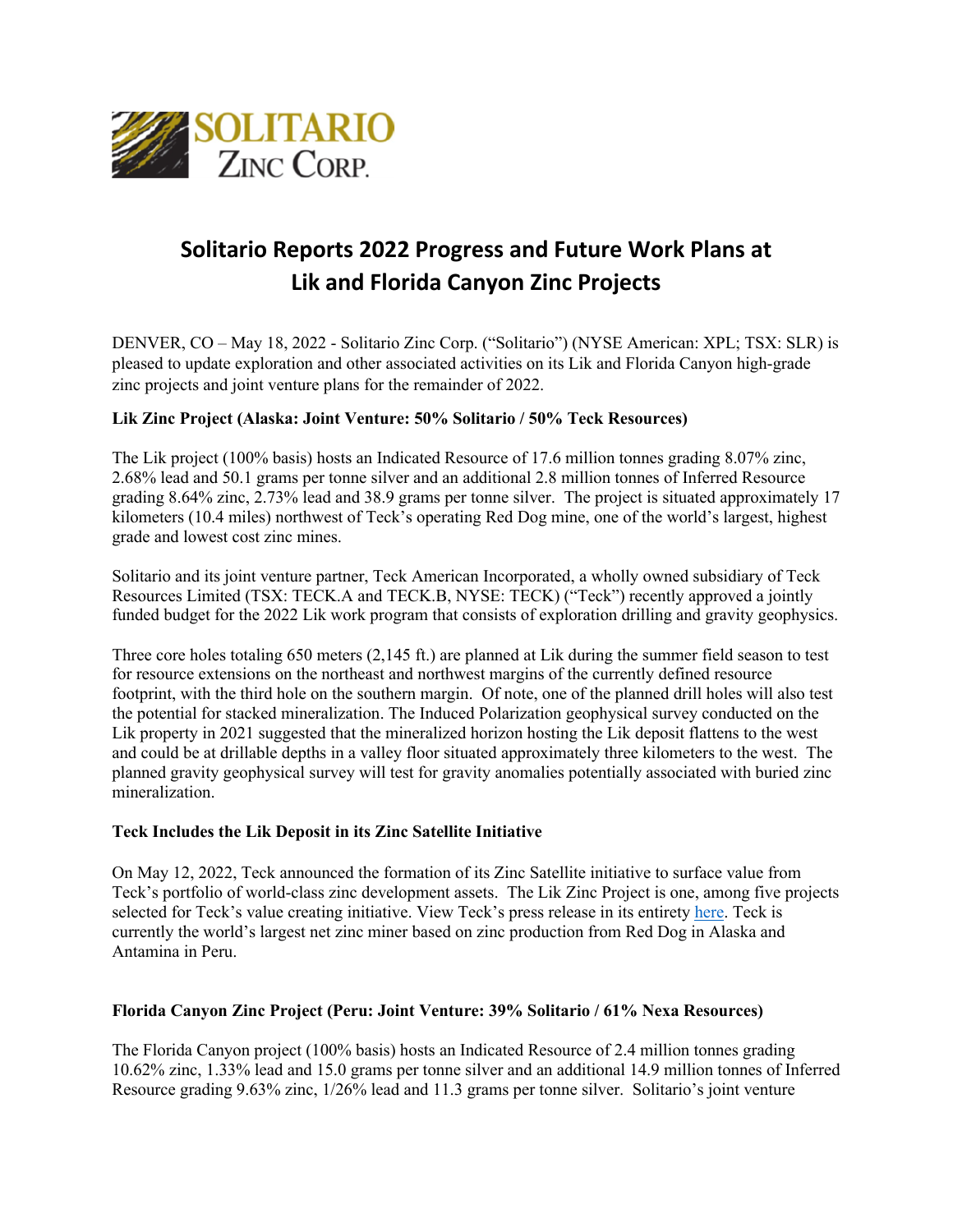partner, Nexa Resources S.A. (NYSE: NEXA; TSX: NEXA) ("Nexa"), is focusing its 2022 work program in three critical areas to advance the project:

- The first is to finish an access road to several near-by communities that currently have no vehicle access. This effort is part of the joint venture's social commitment to people and communities in the vicinity of the Florida Canyon project area. Several kilometers of new road have been completed, as well as significant upgrading of previously pioneered road. The road is expected to be completed before the end of the year.
- The second significant 2022 program is completion of a comprehensive metallurgical testing program focusing on sulfide dominant mineralization. Nearly five tonnes of previously drilled mineralized core will be subjected to a variety of tests to better estimate zinc, lead and silver recoveries, as well as the grade and quality of Florida Canyon concentrates that would be deliverable to smelters.
- Finally, drill hole permitting is well underway to significantly expand the area permitted for drilling activities for 2023 and beyond. The permit application will enlarge the area permitted for drilling by approximately 500 percent. Over 80 new drill hole sites are planned in areas to the south, east and southeast of the Florida Canyon deposit. Multiple drill holes can be completed from each site. These drill sites are located on trend with the Florida Canyon deposit to the south and a parallel trend a couple kilometers to the east. Both of these multi-kilometer trends have undrilled high-grade zinc mineralization at surface comparable to the surface mineralization at Florida Canyon.

Chris Herald, President and CEO of Solitario, commented, "With all the excitement surrounding the highgrade gold results on our Golden Crest gold project in South Dakota, many of our new shareholders may not realize the significant underlying value of our two high-quality zinc assets that are joint ventured with two of the leading zinc producers in the world.

The three major work programs at Florida Canyon are all critical to the future advancement and development of the project. In addition, the Lik project is clearly entering an exciting new phase with our 2022 drilling program. The drilling program is focused on potentially expanding the Lik resource in three different areas of the existing deposit, while the planned geophysical gravity survey could demonstrate significant new value potential for the project. We are extremely pleased that our two joint venture partners, Teck and Nexa Resources, remain committed to meaningful advancement to both of these large high-grade zinc projects. We look forward to sharing the results of these activities with our shareholders as work progresses."

## **Background Information on the Lik and Florida Canyon Projects**

| (Refer to SK-1300 Technical Report Summary for important resource estimation assumptions) |                            |        |        |                           |      |      |        |          |
|-------------------------------------------------------------------------------------------|----------------------------|--------|--------|---------------------------|------|------|--------|----------|
| Location                                                                                  | <b>Indicated Resources</b> |        |        | <b>Inferred Resources</b> |      |      |        |          |
|                                                                                           | Mt                         | % $Zn$ | $%$ Pb | g/t Ag                    | Mt   | % Zn | $%$ Pb | $g/t$ Ag |
| Lik South                                                                                 | 17.1                       | 8.04   | 2.69   | 50.0                      | 0.71 | 7.78 | 1.97   | 14.3     |

## **Total Lik Mineral Resource: Tonnes and Grade**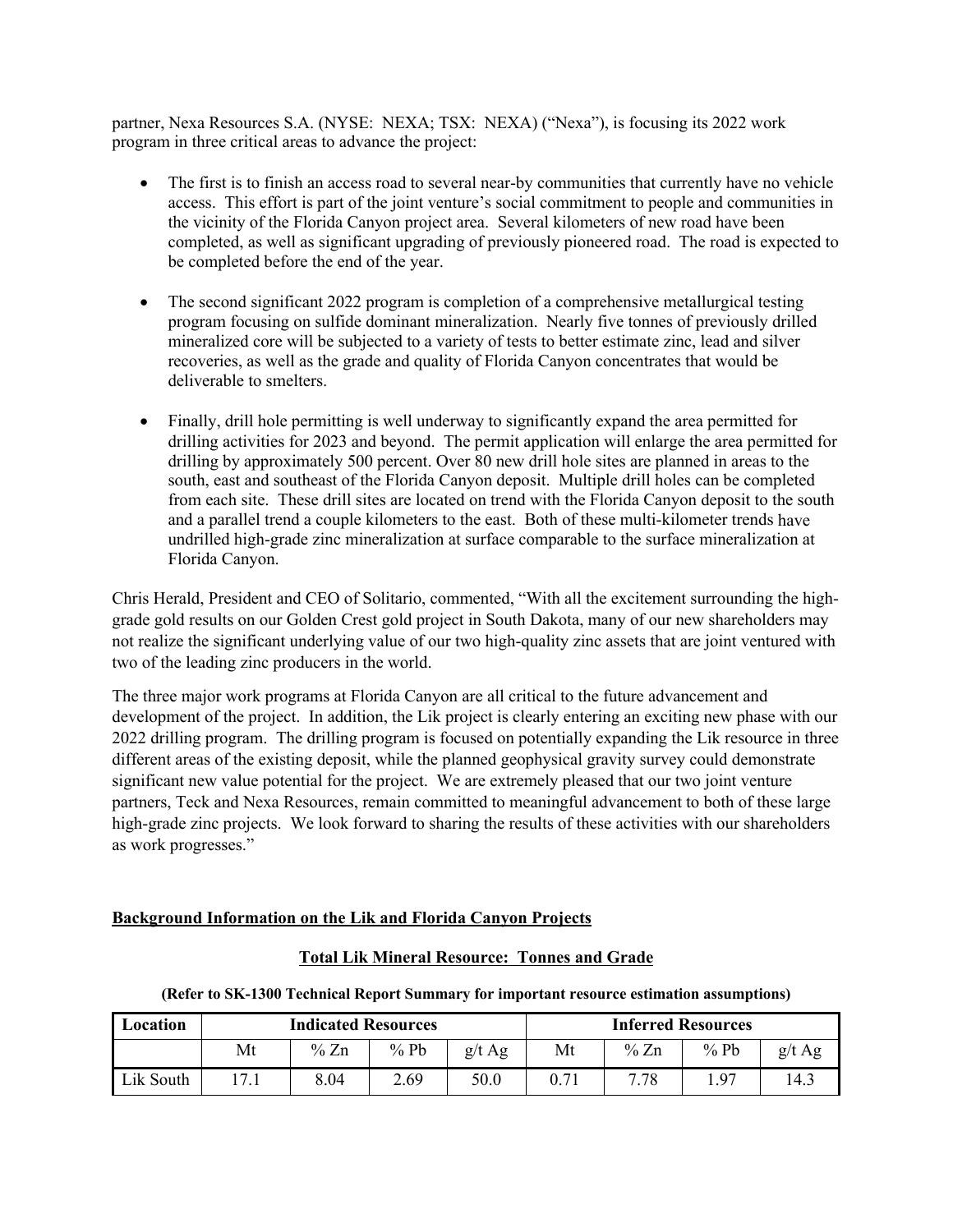| Lik North | ∩ 51<br>U.JI | 8.95 | 2.46 | 57 Q<br>92.I | 2.09 | 8.93 | 2.98           | 47.2 |
|-----------|--------------|------|------|--------------|------|------|----------------|------|
| Total     | 7.6          | 8.07 | 2.68 | 50.1         | 2.80 | 8.64 | 272<br>ر ، ، ب | 38.9 |

The Lik deposit is a large sediment-hosted zinc-lead-silver deposit in the Red Dog mining district that can potentially be mined by open pit mining methods. The Lik South deposit remains open down-dip, while, the Lik North deposit remains open down-dip and to the north. A total of about 38,000 meters (125,300 ft.) of drilling in 229 holes has been completed on the Lik property to date. The Lik property position consists of State of Alaska mining claims totaling 2,460 hectares (6,075 acres). Additional information is available in the Company's [2022 SK-1300 Technical Report Summary.](https://www.sec.gov/Archives/edgar/data/917225/000165495422004166/sodi_ex961.htm)

#### **Total Florida Canyon Mineral Resource: Tonnes and Grade**

| <b>Classification</b> | <b>Sum of Tonnes</b> | $Zn\%$ | Agg/t | $Pb\%$ |
|-----------------------|----------------------|--------|-------|--------|
| Measured              | 806,945              | 11.32  | 15.42 | 1.39   |
| Indicated             | 1,634,702            | 10.28  | 14.87 | 1.31   |
| Measured + Indicated  | 2,441,647            | 10.62  | 15.05 | 1.33   |
| Inferred              | 14,858,733           | 9.63   | 11 28 | 1.26   |

**(Refer to SK-1300 Technical Report Summary for important resource estimation assumptions)**

The Florida Canyon deposit is a Mississippi Valley Type, carbonate-hosted high-grade zinc deposit. It is an advanced exploration project with approximately \$75 million in partner investments (526 drill holes; 134,416 meters). A 43-101 [Preliminary Economic](https://www.sec.gov/Archives/edgar/data/917225/000091722517000026/pea8k.htm) Assessment demonstrates robust economics at \$1.20/lb. zinc price.The Florida Canyo n resource is located within 16 contiguous mining concessions covering approximately 12,600 ha (31,100 acres). Surrounding the Florida Canyon resource area concessions are an additional 37 contiguous concessions covering approximately 27,900 hectares (68,940 acres) that are held within the Chambara joint venture with Nexa. Additional information is available in the Company's [2022 SK-1300 Technical Report Summary.](https://www.sec.gov/Archives/edgar/data/917225/000165495422004166/sodi_ex961.htm)

## **Terms of the Florida Canyon Joint Venture**

Solitario owns a 39% interest and Nexa owns a 61% indirect interest in the Florida Canyon project. Nexa can earn a 70% interest in the Florida Canyon project by continuing to fund all project expenditures and committing to place the project into production based upon a positive feasibility study. After earning 70%, and at the request of Solitario, Nexa has further agreed to finance Solitario's 30% participating interest for construction through a project loan. Solitario will repay the loan facility through 50% of its net cash flow distributions from production.

## **About Solitario**

Solitario is a natural resource exploration and development company focused on high-quality Tier-1 gold and zinc projects. The Company is traded on the NYSE American ("XPL") and on the Toronto Stock Exchange ("SLR"). In addition to its Golden Crest project, Solitario holds 50% joint venture interest (Teck Resources 50%) in the high-grade, Lik zinc deposit in Alaska and a 39% joint venture interest (Nexa Resources holds the remaining 61% interest) on the high-grade Florida Canyon zinc project in Peru. Solitario is carried to production through its joint venture arrangement with Nexa. Solitario's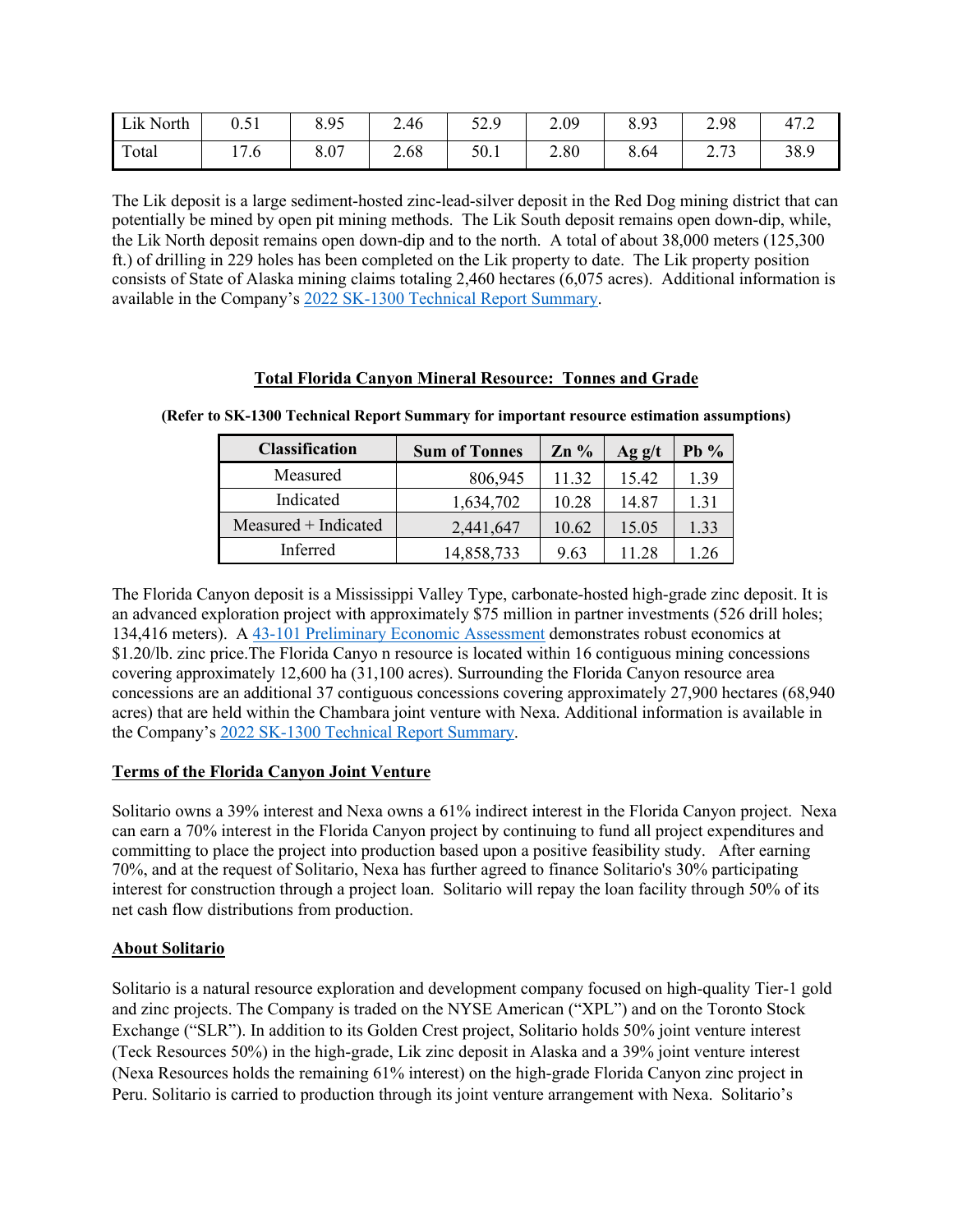Management and Directors hold approximately 9.3% (excluding options) of the Company's 64.7 million shares outstanding. Solitario's cash balance and marketable securities stand at approximately US\$7.8 million. Additional information about Solitario is available online at [www.solitariozinc.com.](https://solitarioxr.com)

Solitario has a long history of committed Environmental, Social and Responsible Governance ("ESG") of its business. We realize ESG issues are also important to investors, employees and all stakeholders, including communities in which we work. We are pledged to operate our business in a manner that supports environmental and social initiatives and responsible corporate governance.

Walter Hunt, COO of Solitario, is a Qualified Person under NI 43-101 and has approved the scientific and technical information related to the 43-101 Technical Report reports and the S-K 1300 Technical Report referred to in this press release.

## FOR MORE INFORMATION ABOUT SOLITARIO, CONTACT:

| Valerie Kimball               | Christopher E. Herald     |
|-------------------------------|---------------------------|
| Director – Investor Relations | President & CEO           |
| $(720)$ 933-1150              | $(303)$ 534-1030, Ext. 14 |
| $(800)$ 229-6827              |                           |
|                               |                           |

#### **Cautionary Statement Regarding Forward Looking Information**

*This press release contains forward-looking statements within the meaning of the U.S. Securities Act of 1933 and the U.S. Securities Exchange Act of 1934, and as defined in the United States Private Securities Litigation Reform Act of 1995 (and the equivalent under Canadian securities laws), that are intended to be covered by the safe harbor created by such sections. Forward-looking statements are statements that are not historical facts. They are based on the beliefs, estimates and opinions of the Company's management on the date the statements are made and address activities, events or developments that Solitario expects or anticipates will or may occur in the future, and are based on current expectations and assumptions. Forward-looking statements involve a number of risks and uncertainties. Consequently, there can be no assurances that such statements will prove to be accurate and actual results and future events could differ materially from those anticipated in such statements. Solitario's Golden Crest land position does not cover any of the areas of historical gold production or historical unmined resources. Certain historical information concerning exploration and gold production in the Black Hills region has been obtained through both public and private sources and are believed to be substantially factual, but Solitario can give no assurances of the accuracy of such information. The existence of historic mines and resources adjacent to Solitario's land position do not necessarily support the existence economic mineral deposits on Solitario's land position. Such forward-looking statements include, without limitation, statements regarding the Company's expectation of the projected timing and outcome of engineering studies; expectations regarding the receipt of all necessary permits and approvals to implement a mining plan, if any, at any of its mineral properties; the potential for confirming, upgrading and expanding gold, zinc, lead and silver mineralized material; future operating and capital cost estimates may indicate that the stated resources may not be economic; estimates of zinc, lead and silver grades of resources provided are predicted and actual mining grade could be substantially lower; estimates of recovery rates could be lower than estimated for establishing the cutoff grade; and other statements that are not historical facts could vary significantly from assumptions made in the SK-1300 Technical Report Summary for the Florida Canyon zinc project and the SK-1300 Technical Report Summary for the Lik Project. Although Solitario management believes that its expectations are based on reasonable assumptions, it can give no assurance that these expectations will prove correct. Important factors that could cause actual results to differ materially from those in the forward-looking statements include, among others, risks relating to risks that Solitario's and its joint venture partners' exploration and property advancement efforts will not be successful; risks relating to fluctuations in the price of zinc, gold, lead and silver; the inherently hazardous nature of mining-related activities; uncertainties concerning reserve and resource estimates; availability of outside contractors, and other activities; uncertainties*